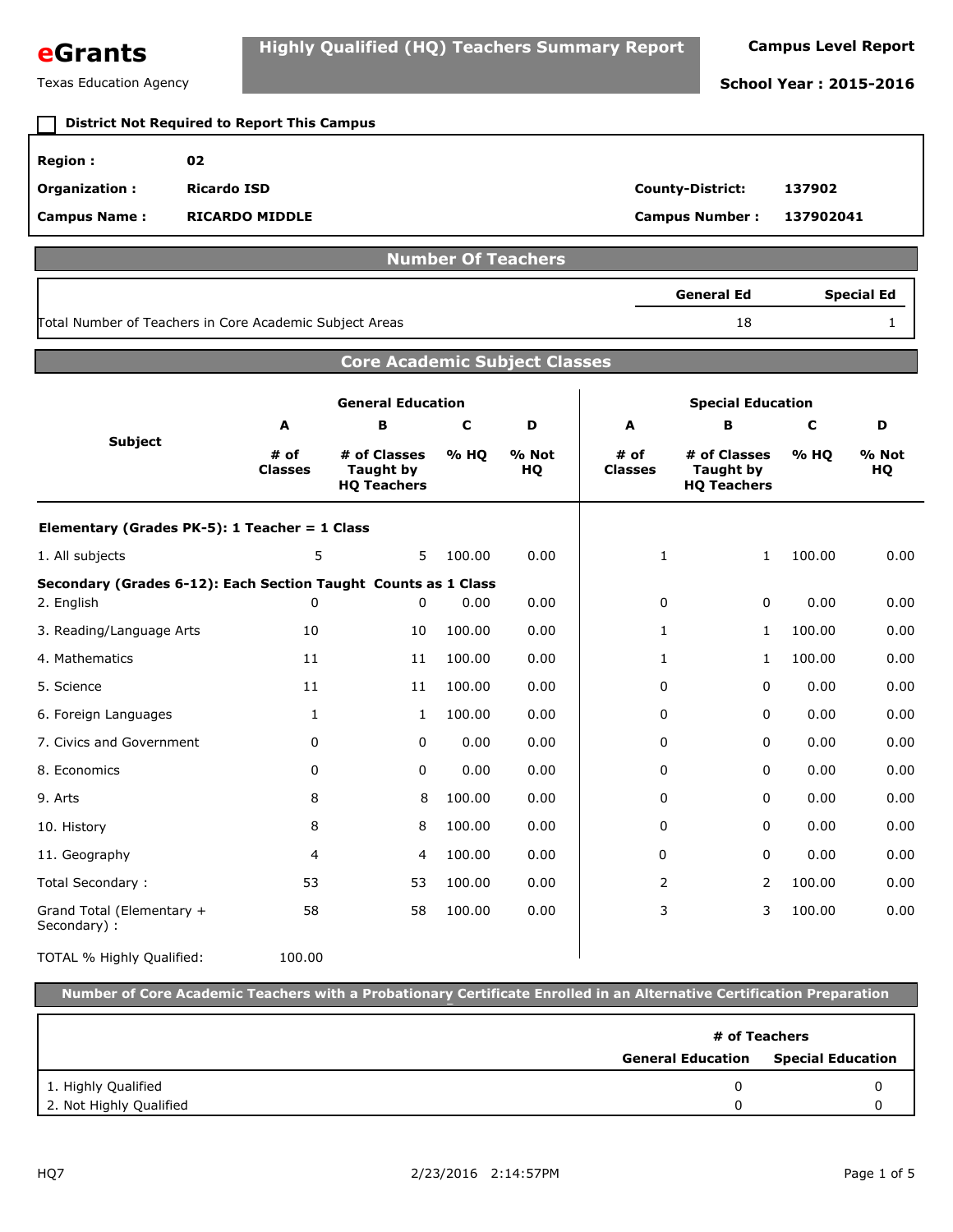

| <b>District Not Required to Report This Campus</b> |                       |                         |           |  |
|----------------------------------------------------|-----------------------|-------------------------|-----------|--|
| <b>Region :</b>                                    | 02                    |                         |           |  |
| Organization:                                      | Ricardo ISD           | <b>County-District:</b> | 137902    |  |
| <b>Campus Name:</b>                                | <b>RICARDO MIDDLE</b> | <b>Campus Number:</b>   | 137902041 |  |

### **Number of Core Academic Teachers Who Are Teaching on the Following Permits**

| Permit                                   | # of Teachers       |                  |  |
|------------------------------------------|---------------------|------------------|--|
|                                          | <b>Elem. (PK-5)</b> | Secondary (6-12) |  |
| 1. Emergency (for certified personnel)   | 0                   | 0                |  |
| 2. Emergency (for uncertified personnel) | 0                   | 0                |  |
| 3. Non-renewable                         | 0                   | 0                |  |
| 4. Temporary Classroom Assignment        | 0                   | 0                |  |
| 5. District Teaching                     | $\Omega$            | $\Omega$         |  |
| 6. Temporary                             | 0                   | 0                |  |
|                                          |                     |                  |  |

#### **Reasons for Not Being Classified as Highly Qualified in all Assignments**

| <b>Elementary School Classes</b>                                                                                                                                                                        | <b>Number</b> |
|---------------------------------------------------------------------------------------------------------------------------------------------------------------------------------------------------------|---------------|
| 1. Elementary School Classes Taught by Certified General Education Teachers Who Did Not Pass a<br>Subject-Knowledge Test or (If Eligible) Have Not Demonstrated Subject-Matter Competency through HOUSE | 0             |
| 2. Elementary School Classes Taught by Certified Special Education Teachers Who Did Not Pass a<br>Subject-Knowledge Test or Have Not Demonstrated Subject-Matter Competency through HOUSE               | 0             |
| 3. Elementary School Classes Taught by Teachers Who Are Not Fully Certified (and Are Not in an Approved<br>Alternative Route Program)                                                                   | 0             |
| 4. Other                                                                                                                                                                                                | 0             |
| <b>Secondary School Classes</b>                                                                                                                                                                         | <b>Number</b> |
| 5. Secondary School Classes Taught by Certified General Education Teachers Who Have Not Demonstrated<br>Subject-Matter Competency in Those Subjects (e.g., Out-of-Field Teachers)                       | 0             |
| 6. Secondary School Classes Taught by Certified Special Education Teachers Who Have Not Demonstrated<br>Subject-Matter Competency in Those Subjects                                                     | 0             |
| 7. Secondary School Classes Taught by Teachers Who Are Not Fully Certified (and Are Not in an Approved<br>Alternative Route Program)                                                                    | 0             |
| 8. Other                                                                                                                                                                                                | $\mathbf{0}$  |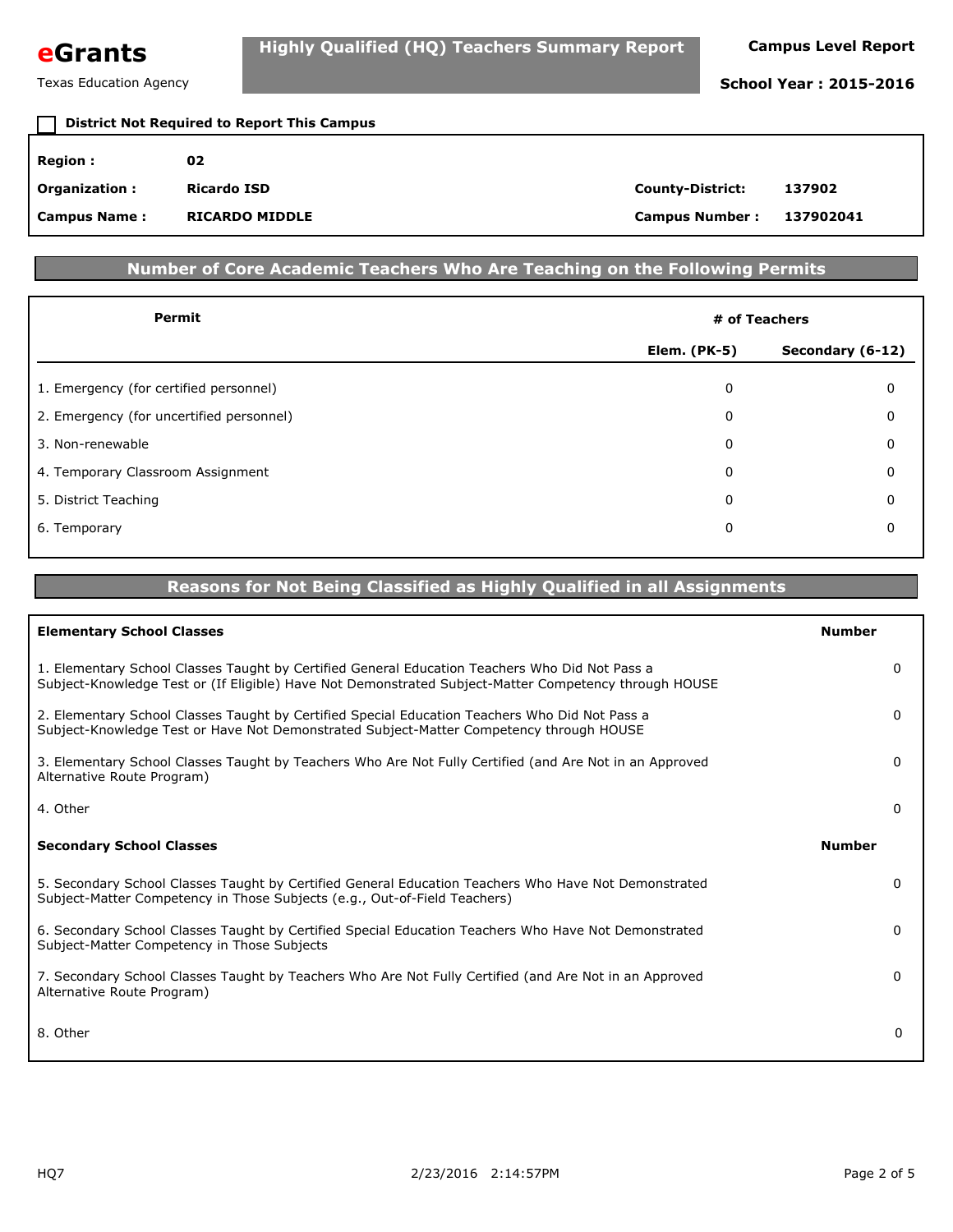

## **Region : 02 Organization : Ricardo ISD County-District: 137902 Campus Name : Campus Number : RICARDO MIDDLE 137902041 District Not Required to Report This Campus**

#### **FTEs of Special Education Teachers for Students by Age**

|                                                                        | <b>Students</b><br>$3 - 5$ | <b>Students</b><br>$6 - 21$ |
|------------------------------------------------------------------------|----------------------------|-----------------------------|
| 1. Special Education FTEs That Are Highly Qualified                    | 0.00                       | 1.00                        |
| 2. Special Education FTEs That Are Not Highly Qualified                | 0.00                       | 0.00                        |
| 3. Special Education FTEs That Are Not Required to Be Highly Qualified | 0.00                       | 0.00                        |
|                                                                        |                            |                             |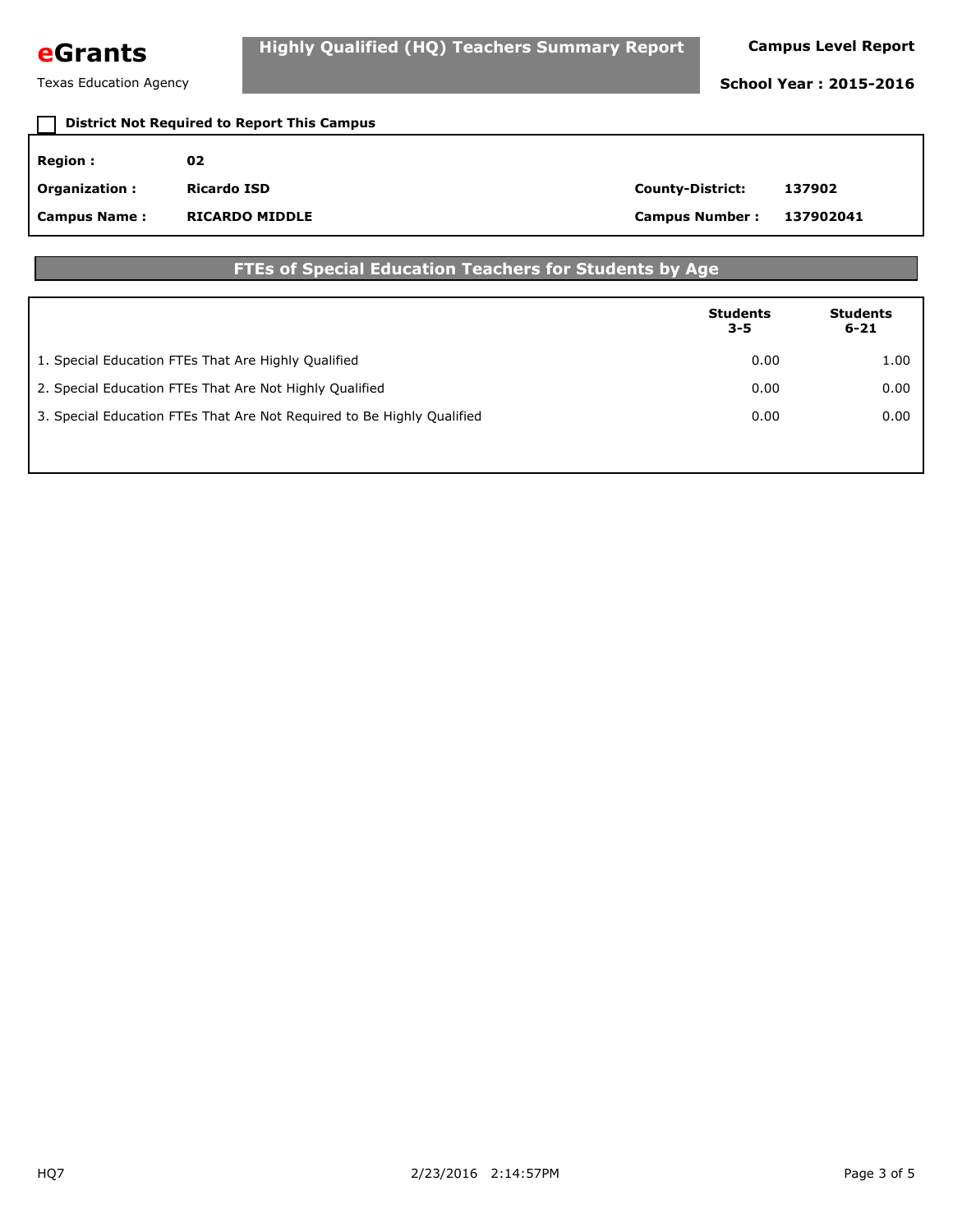

# **District Not Required to Report This Campus**

| Region :             | 02                    |                         |           |
|----------------------|-----------------------|-------------------------|-----------|
| <b>Organization:</b> | <b>Ricardo ISD</b>    | <b>County-District:</b> | 137902    |
| <b>Campus Name:</b>  | <b>RICARDO MIDDLE</b> | <b>Campus Number:</b>   | 137902041 |

#### **Paraprofessional Qualifications**

#### **Title I, Part A Paraprofessionals WITH Instructional Support Duties in Core Academic Subject Areas (unduplicated count) Schoolwide Targeted Assistance** 1. Total Title I, Part A Paraprofessionals Who Provide **1. Community Contract Provide** Report A Paraprofessionals Who Provide Instructional Support in Core Academic Subject Areas Instructional Support Includes: 1. One-on-One Tutoring Scheduled at a Time When the Student Would Not Otherwise Receive Instruction from a Teacher 2. Assisting in Classroom Management, such as Organizing Instructional and Other Materials 3. Providing Instructional Assistance in a Computer Laboratory 4. Providing Instructional Support in a Library or Media Center 2. Title I, Part A Paraprofessionals in 7.1.1 Who Have an Associate Degree or Higher 3. Title I, Part A Paraprofessionals in 7.1.1 Who Have Completed Two Years of Study at an Institute of Higher Education 4. Title I, Part A Paraprofessionals in 7.1.1 Who Have Passed a Rigorous State or Local Assessment Demonstrating Knowledge of, and the Ability to Assist in Instructing, Reading, Writing, and Mathematics; or Reading Readiness, Writing Readiness, and Mathematics Readiness, as Appropriate 5. Title I, Part A Paraprofessionals in 7.1.1 With Instructional Support Duties Who Are Not Included in 2, 3, or 4 Above (do not meet 1119 requirements) FTE FTE **Targeted Assistance Schoolwide Title I, Part A Paraprofessionals WITHOUT Instructional Support Duties in Core Academic Subject Areas (unduplicated count)**  $0 | 0.00 | 0 | 0.00$  $0 | 0.00 | 0 | 0.00$  $0 | 0.00 | 0 | 0.00$  $0 | 0.00 | 0 | 0.00$  $0 | 0.00 | 0 | 0.00$

| 1. Total Title I, Part A Paraprofessionals without Instructional<br>Support Duties, or with Instructional Support Duties outside<br>the Core Academic Subject Areas                                                                                          | 1.00 | 0.00 |
|--------------------------------------------------------------------------------------------------------------------------------------------------------------------------------------------------------------------------------------------------------------|------|------|
| 2. Title I, Part A Noninstructional Paraprofessionals in 7.2.1<br>with Clerk or Secretarial Duties, Noninstructional Assistance in<br>Computer Laboratory, Food Services, Cafeteria or Playground<br>Supervision, Personal Care Services, and Similar Duties | 0.20 | 0.00 |
| 3. Title I, Part A Paraprofessionals in 7.2.1 Who Serve as<br>Parental Liaisons                                                                                                                                                                              | 0.00 | 0.00 |